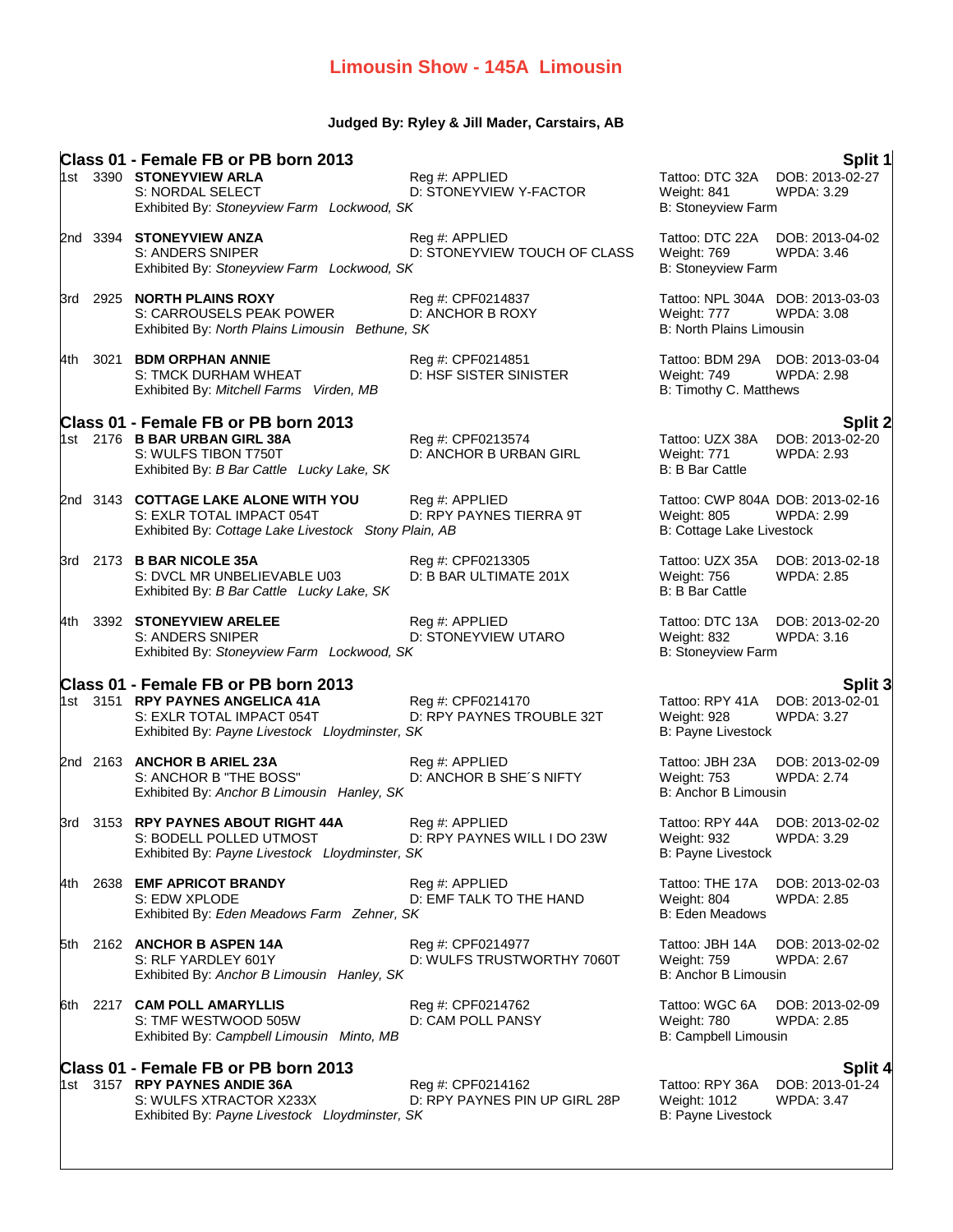|      |                    | 2nd 3316 PINNACLE'S AIN'T I SEXY 1A<br>S: ANCHOR B YUKON 30Y<br>Exhibited By: Pinnacle View Limousin Quesnel, BC | Reg #: CPF0213828<br>D: PINNACLE'S YES I'M SEXY 8Y | Tattoo: RAE 1A<br>Weight: 864<br><b>B: Pinnacle View Limousin</b> | DOB: 2013-01-10<br><b>WPDA: 2.83</b> |
|------|--------------------|------------------------------------------------------------------------------------------------------------------|----------------------------------------------------|-------------------------------------------------------------------|--------------------------------------|
|      |                    | 3rd 2167 ANCHOR B ARAMINA 3A<br>S: ANCHOR B "THE BOSS"<br>Exhibited By: Anchor B Limousin Hanley, SK             | Reg #: APPLIED<br>D: ANCHOR B WINNER               | Tattoo: JBH 3A<br>Weight: 948<br>B: Anchor B Limousin             | DOB: 2013-01-14<br><b>WPDA: 3.15</b> |
|      |                    | 4th 2161 ANCHOR B AURORA 5A<br>S: ANCHOR B "THE BOSS"<br>Exhibited By: Anchor B Limousin Hanley, SK              | Reg #: APPLIED<br>D: TOP MEADOW 1P                 | Tattoo: JBH 5A<br>Weight: 815<br>B: Anchor B Limousin             | DOB: 2013-01-18<br><b>WPDA: 2.74</b> |
|      |                    | Class 01 - Female FB or PB born 2013                                                                             |                                                    |                                                                   | Split 5                              |
|      |                    | 1st 3147 RPY PAYNES ABOUT TIME 12A<br>S: WULFS XTRACTOR X233X<br>Exhibited By: Payne Livestock Lloydminster, SK  | Reg #: APPLIED<br>D: RPY PAYNES WILL I DO 23W      | Tattoo: RPY 12A<br>Weight: 1019<br>B: Payne Livestock             | DOB: 2013-01-08<br><b>WPDA: 3.31</b> |
|      |                    | 2nd 3145 RPY PAYNES ANNIKA 3A<br>S: EXLR TOTAL IMPACT 054T<br>Exhibited By: Payne Livestock Lloydminster, SK     | Reg #: CPF0214185<br>D: ANCHOR B WANNA DANCE       | Tattoo: RPY 3A<br>Weight: 938<br><b>B: Payne Livestock</b>        | DOB: 2013-01-01<br><b>WPDA: 2.98</b> |
|      |                    | 3rd 2170 <b>B BAR URBAN GIRL 2A</b><br>S: DVCL MR UNBELIEVABLE<br>Exhibited By: B Bar Cattle Lucky Lake, SK      | Reg #: CPF0213462<br>D: ANCHOR B URBAN GIRL        | Tattoo: UZX 2A<br>Weight: 1060<br><b>B: B Bar Cattle</b>          | DOB: 2013-01-02<br>WPDA: 3.40        |
| 4th. |                    | 2384 <b>EXE LUVLY 3A</b><br>S: MAGS XYLOPOLIST<br>Exhibited By: Enright Farms Renfrew, ON                        | Reg #: CPF0214245<br>D: EXLR LUVLY 036T            | Tattoo: EXE 3A<br>Weight: 873<br><b>B: Enright Farms</b>          | DOB: 2013-01-02<br>WPDA: 2.80        |
| 5th. |                    | 2032 JAYMARANDY APHRODITE<br>S: RPY PAYNES DYNAMO<br>Exhibited By: Jaymarandy Limousin<br>Winnipeg, MB           | Reg #: CPF0213902<br>D: LNA POLLY                  | Tattoo: LNA 3A<br>Weight: 855<br>B: Jaymarandy Limousin           | DOB: 2013-01-02<br><b>WPDA: 2.74</b> |
|      |                    | Class 02 - Junior Division Calf Champion and Reserve Calf Champion                                               |                                                    |                                                                   | Split 0                              |
|      | Female<br>1st 3151 | <b>RPY PAYNES ANGELICA 41A</b><br>S: EXLR TOTAL IMPACT 054T<br>Exhibited By: Payne Livestock Lloydminster, SK    | Reg #: CPF0214170<br>D: RPY PAYNES TROUBLE 32T     | Tattoo: RPY 41A<br>Weight: 928<br><b>B: Payne Livestock</b>       | DOB: 2013-02-01<br><b>WPDA: 3.27</b> |
|      |                    | 2nd 2176 B BAR URBAN GIRL 38A<br>S: WULFS TIBON T750T<br>Exhibited By: B Bar Cattle Lucky Lake, SK               | Reg #: CPF0213574<br>D: ANCHOR B URBAN GIRL        | Tattoo: UZX 38A<br>Weight: 771<br><b>B: B Bar Cattle</b>          | DOB: 2013-02-20<br><b>WPDA: 2.93</b> |
|      |                    | Class 03 - Senior Division Calf Champion and Reserve Calf Champion                                               |                                                    |                                                                   | Split 0                              |
|      | Female<br>1st 3147 | <b>RPY PAYNES ABOUT TIME 12A</b><br>S: WULFS XTRACTOR X233X<br>Exhibited By: Payne Livestock Lloydminster, SK    | Reg #: APPLIED<br>D: RPY PAYNES WILL I DO 23W      | Tattoo: RPY 12A<br>Weight: 1019<br><b>B: Payne Livestock</b>      | DOB: 2013-01-08<br><b>WPDA: 3.31</b> |
|      |                    | 2nd 3145 RPY PAYNES ANNIKA 3A<br>S: EXLR TOTAL IMPACT 054T<br>Exhibited By: Payne Livestock Lloydminster, SK     | Reg #: CPF0214185<br>D: ANCHOR B WANNA DANCE       | Tattoo: RPY 3A<br>Weight: 938<br><b>B: Payne Livestock</b>        | DOB: 2013-01-01<br><b>WPDA: 2.98</b> |

# **Class 04 - Female FB or PB born 2012 Sep 1- Dec 31**<br>1st 2172 B BAR URBAN GIRL 67Z **Reg #: CPF0213460** Tattoo: UZX 67Z DOB: 2012-12-22

1st 2172 **B BAR URBAN GIRL 67Z Reg #: CPF0213460** Tattoo: UZX 67Z DOB: 2012-1<br>S: DVCL MR UNBELIEVABLE U03 D: ANCHOR B URBAN GIRL Weight: 936 WPDA: 2.90 S: DVCL MR UNBELIEVABLE U03 D: ANCHOR B URBAN GIRL Weight: 936<br>Exhibited By: *B Bar Cattle Lucky Lake, SK* B: B Bar Cattle Exhibited By: *B Bar Cattle Lucky Lake, SK* 

## **Class 05 - Female FB or PB born 2012 Jan 1- Aug 31 Split 1** 1st 2164 **ANCHOR B ZAHARA** Reg #: CPF0211087 Tattoo: JBH 5Z DOB: 2012-01-25

S: ANCHOR B GREAT WEST D: ANCHOR B RIKKI 41X Weight: 1665 WPDA: 2.53 Exhibited By: *Anchor B Limousin Hanley, SK* B: Anchor B Limousin B: Anchor B Limousin

2nd 2216 **CAM POLL ZOPHIE** Reg #: CPF0210676 Tattoo: WGC 7Z DOB: 2012-02-08 S: IVY;S XTERMINATOR TRH 14X D: CAM POLL XTRA SPICY Weight: 1462 WPDA: 2.28 Exhibited By: *Campbell Limousin Minto, MB* B: Campbell Limousin B: Campbell Limousin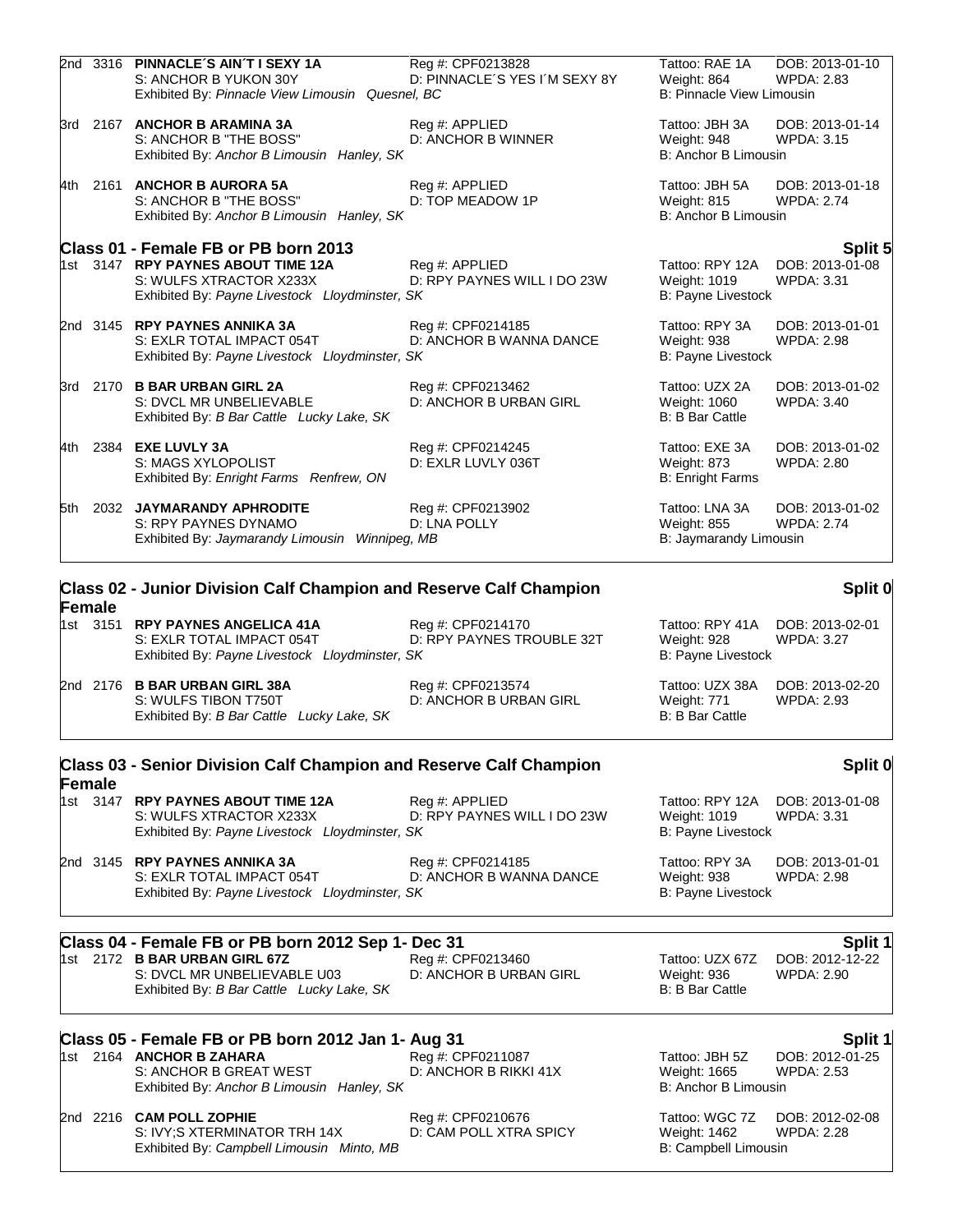| 3rd |          | 3020 HSF ZINNIA<br>S: KAJO RESPONDER 120R<br>Exhibited By: Mitchell Farms Virden, MB                                                           | Reg #: CPF0211134<br>D: JYF PASSION                        | Tattoo: TCM 63Z<br>Weight: 1545<br>B: Timothy C. Matthews                 | DOB: 2012-01-23<br><b>WPDA: 2.35</b> |
|-----|----------|------------------------------------------------------------------------------------------------------------------------------------------------|------------------------------------------------------------|---------------------------------------------------------------------------|--------------------------------------|
|     |          | 3393 STONEYVIEW ZARLEE<br>S: NORDAL SELECT<br>Exhibited By: Stoneyview Farm Lockwood, SK                                                       | Reg #: CPF 0210622<br>D: STONEYVIEW XCELUS                 | Tattoo: DTC 15Z<br>Weight: 1547<br>B: Stoneyview Farm                     | DOB: 2012-03-11<br><b>WPDA: 2.54</b> |
|     |          | Class 05 - Female FB or PB born 2012 Jan 1- Aug 31                                                                                             |                                                            |                                                                           | <b>Split 2</b>                       |
|     |          | 1st 2820 J-STAR PARTY ROCKIN' 102Z<br>S: EXLR TOTAL IMPACT 054T<br>Exhibited By: J-Star Livestock Beachburg, ON                                | Reg #: CPF0209760<br>D: FERGYS RYANNE                      | Tattoo: JST 102Z<br>Weight: 1384<br><b>B: J-Star Livestock</b>            | DOB: 2012-01-02<br><b>WPDA: 2.04</b> |
|     |          | 2nd 2636 RPY PAYNES CAROLINA 13Z<br>S: CFLX WILD CARD<br>Exhibited By: Eden Meadows Farm Zehner, SK                                            | Reg #: CPF0209310<br>D: FBR STORM 3S                       | Tattoo: RPY 13Z<br>Weight: 1599<br>B: 4B Ranching Ltd.                    | DOB: 2012-01-11<br>WPDA: 2.38        |
|     |          | 3rd 2029 LNA ZERO TA SIXTY LNA 2Z<br>S: RPY PAYNES GAME DAY<br>Exhibited By: Jaymarandy Limousin Winnipeg, MB<br>Additional Owner: Jules Smyth | Reg #: CPF0210685<br>D: LNA STARLIGHT 22X                  | Tattoo: LNA 2Z<br>Weight: 1541<br>B: Jaymarandy Limousin                  | DOB: 2012-01-18<br><b>WPDA: 2.33</b> |
|     |          | <b>Class 06 - Junior Champion and Reserve Junior Champion Female</b>                                                                           |                                                            |                                                                           | Split 0                              |
|     |          | 1st 2820 J-STAR PARTY ROCKIN' 102Z<br>S: EXLR TOTAL IMPACT 054T<br>Exhibited By: J-Star Livestock Beachburg, ON                                | Reg #: CPF0209760<br>D: FERGYS RYANNE                      | Tattoo: JST 102Z<br>Weight: 1384<br><b>B: J-Star Livestock</b>            | DOB: 2012-01-02<br><b>WPDA: 2.04</b> |
|     |          | 2nd 2172 B BAR URBAN GIRL 67Z<br>S: DVCL MR UNBELIEVABLE U03<br>Exhibited By: B Bar Cattle Lucky Lake, SK                                      | Reg #: CPF0213460<br>D: ANCHOR B URBAN GIRL                | Tattoo: UZX 67Z<br>Weight: 936<br><b>B: B Bar Cattle</b>                  | DOB: 2012-12-22<br><b>WPDA: 2.90</b> |
|     |          |                                                                                                                                                |                                                            |                                                                           |                                      |
|     | 1st 3141 | Class 07 Female FB or PB (with 2013 tattooed calf) born 2011<br>CL YOU'RE SIMPLY THE BEST                                                      | Reg #: CPF0206264                                          | Tattoo: CWP 606Y                                                          | Split 1<br>DOB: 2011-02-05           |
|     |          | S: RPY LA WARDEN 26W<br><b>Calf at Side: COTTAGE LAKE</b><br><b>AMARILLO</b>                                                                   | D: LAL MARILYN MONROE 42W<br>Reg #: APPLIED                | Weight: 1668<br>Tattoo: LPL 812A                                          | DOB: 2013-03-22                      |
|     |          | S: RPY PAYNES ELVIS 34X<br>Exhibited By: Cottage Lake Livestock Stony Plain, AB                                                                | Sex: M                                                     | Weight: 1008<br>B: LA Land & Cattle                                       | WPDA: 0.00                           |
|     | 2nd 2926 | <b>EDW YOUR SENSATIONAL</b><br>S: WULFS URBAN COWBOY<br><b>Calf at Side: NORTH PLAINS YOUR</b>                                                 | Reg #: CPF0208067<br>D: EF TAKE A BOW<br>Reg #: CPF0213464 | Tattoo: EDW 36Y<br>Weight: 1243<br>Tattoo: NPL 301A                       | DOB: 2011-01-10<br>DOB: 2013-02-07   |
|     |          | <b>SENSATIONAL</b><br>S: RUNL CADE                                                                                                             |                                                            |                                                                           |                                      |
|     |          | Exhibited By: North Plains Limousin Bethune, SK                                                                                                | Sex: F                                                     | Weight: 752<br><b>B: Laird Edwards</b>                                    | WPDA: 0.00                           |
|     |          |                                                                                                                                                |                                                            |                                                                           |                                      |
|     | 1st 3315 | Class 08 Female FB or PB (with 2013 tattooed calf) born 2010 or earlier<br><b>CJSL XCITE 0353X</b>                                             | Reg #: NPF1961069                                          | Tattoo: CJSL 0353X DOB: 2010-02-20                                        | Split 1                              |
|     |          | S: DHVO DEUCE 132R<br>Calf at Side: PINNACLE'S ALL<br><b>EXCITED 38A</b>                                                                       | D: MAGS NEDDA 141N<br>Reg #: CPF0213836                    | Weight: 1690<br>Tattoo: RAE 38A                                           | DOB: 2013-02-08                      |
|     |          | S: AHCC WESTWIND W544<br>Exhibited By: Pinnacle View Limousin Quesnel, BC                                                                      | Sex: F                                                     | Weight: 868<br><b>B: Linhart Limousin</b>                                 | WPDA: 0.00                           |
|     | 2nd 2215 | <b>CAM POLL NADINE</b><br>S: TMF KODIAK 210K                                                                                                   | Reg #: CPF0160277<br>D: CAM POLL FREESTYLE                 | Tattoo: WGC 23N<br><b>Weight: 1880</b>                                    | DOB: 2003-01-27                      |
|     |          | <b>Calf at Side: CAM POLL ANNIE</b><br><b>OAKLEY</b>                                                                                           | Reg #: CPF0213880                                          | Tattoo: WGC 59A                                                           | DOB: 2013-03-04                      |
|     |          | S: R & R BEEFMAKER 14T<br>Exhibited By: Campbell Limousin Minto, MB                                                                            | Sex: F                                                     | Weight: 882<br>B: Campbell Limousin                                       | WPDA: 0.00                           |
| 3rd | 2030     | <b>MRA SCOTCH BONNET</b>                                                                                                                       | Reg #: CPFO195287                                          | Tattoo: MRA 922W                                                          | DOB: 2009-02-23                      |
|     |          | S: RPY PAYNES TRAPPER<br><b>Calf at Side: MRA AFTERBURNER</b><br>S: JAYMARANDY TOUGH<br>Exhibited By: Jaymarandy Limousin Winnipeg, MB         | D: RPY PAYNES TRUFFLE<br>Reg #: CPM0213971<br>Sex: M       | Weight: 2000<br>Tattoo: MRA 304A<br>Weight: 822<br>B: Jaymarandy Limousin | DOB: 2013-03-09<br>WPDA: 0.00        |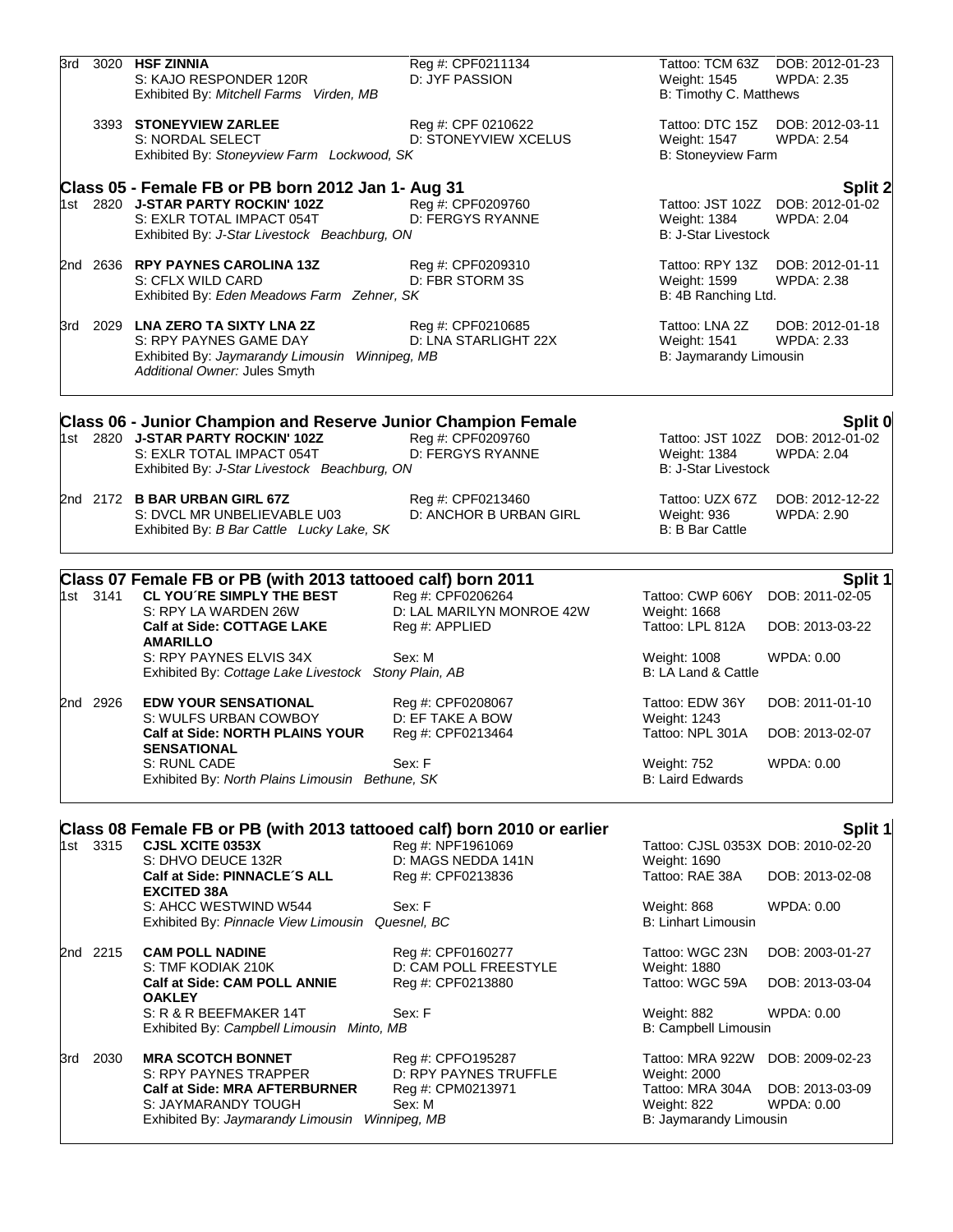| Exhibited By: Pinnacle View Limousin Quesnel, BC<br>1st 3315<br><b>B: Pinnacle View Limousin</b><br>PINNACLE'S ALL EXCITED 38A<br>Reg #: CPF0213836<br>Tattoo: RAE 38A<br>DOB: 2013-02-08<br>S: AHCC WESTWIND W544<br>D: CJSL XCITE 0353X<br>Weight: 868<br><b>WPDA: 3.14</b><br><b>CJSL XCITE 0353X</b><br>Tattoo: CJSL 0353X DOB: 2010-02-20<br>Reg #: NPF1961069<br>S: DHVO DEUCE 132R<br>D: MAGS NEDDA 141N<br>Weight: 1690<br><b>WPDA: 1.24</b><br>2nd 3141<br>Exhibited By: Cottage Lake Livestock Stony Plain, AB<br>B: Cottage Lake Livestock<br><b>COTTAGE LAKE AMARILLO</b><br>Tattoo: LPL 812A<br>Reg #: APPLIED<br>DOB: 2013-03-22<br>D: CL YOU'RE SIMPLY THE BEST<br>S: RPY PAYNES ELVIS 34X<br>Weight: 1008<br><b>WPDA: 4.29</b><br><b>CL YOU'RE SIMPLY THE BEST</b><br>Reg #: CPF0206264<br>Tattoo: CWP 606Y<br>DOB: 2011-02-05<br>D: LAL MARILYN MONROE 42W<br>S: RPY LA WARDEN 26W<br>Weight: 1668<br><b>WPDA: 1.65</b><br><b>Class 10 - Grand Champion and Reserve Grand Champion Female</b><br>Exhibited By: Pinnacle View Limousin Quesnel, BC<br>1st 3315<br>B: Pinnacle View Limousin<br>PINNACLE'S ALL EXCITED 38A<br>Reg #: CPF0213836<br>Tattoo: RAE 38A<br>DOB: 2013-02-08<br>D: CJSL XCITE 0353X<br>S: AHCC WESTWIND W544<br>Weight: 868<br><b>WPDA: 3.14</b><br><b>CJSL XCITE 0353X</b><br>Tattoo: CJSL 0353X DOB: 2010-02-20<br>Reg #: NPF1961069<br>D: MAGS NEDDA 141N<br>S: DHVO DEUCE 132R<br>Weight: 1690<br><b>WPDA: 1.24</b><br>Exhibited By: Payne Livestock Lloydminster, SK<br>B: Payne Livestock<br>2nd 3147<br><b>RPY PAYNES ABOUT TIME 12A</b><br>Reg #: APPLIED<br>Tattoo: RPY 12A<br>DOB: 2013-01-08<br>S: WULFS XTRACTOR X233X<br>D: RPY PAYNES WILL I DO 23W<br>Weight: 1019<br><b>WPDA: 3.31</b><br>Class 11 - Bull FB or PB born 2013<br>1st 3149 RPY PAYNES ALADDIN 59A<br>Reg #: APPLIED<br>Tattoo: RPY 59A<br>DOB: 2013-03-01<br>D: RPY PAYNES LORI<br>S: COLE SUDDEN IMPACT 50S<br>Weight: 1118<br><b>WPDA: 4.37</b><br>B: Payne Livestock<br>Exhibited By: Payne Livestock Lloydminster, SK<br>2nd 3395 STONEYVIEW ALABAMA<br>Tattoo: DTC 66A<br>Reg #: APPLIED<br>DOB: 2013-03-10<br>D: STONEYVIEW WILDROSE<br>S: NORDAL SELECT<br><b>Weight: 956</b><br>WPDA: 3.90<br>Exhibited By: Stoneyview Farm Lockwood, SK<br>B: Stoneyview Farm<br>3rd 3019 <b>BDM BUGSY</b><br>Tattoo: BDM 11A DOB: 2013-03-16<br>Reg #: APPLIED<br>D: ANCHOR B WAVE 23Y<br>Weight: 871<br>S: BDM YOGI<br><b>WPDA: 3.64</b><br><b>B: Mitchell Farms</b><br>Exhibited By: Mitchell Farms Virden, MB<br>3142 COTTAGE LAKE AMARILLO<br>Reg #: APPLIED<br>Tattoo: LPL 812A DOB: 2013-03-22<br>S: RPY PAYNES ELVIS 34X<br>D: CL YOU'RE SIMPLY THE BEST<br><b>Weight: 1008</b><br><b>WPDA: 4.29</b><br>Exhibited By: Cottage Lake Livestock Stony Plain, AB<br><b>B: Cottage Lake Livestock</b><br>Class 11 - Bull FB or PB born 2013<br>1st 3139 COTTAGE LAKE ALL IN<br>Reg #: CPM0214843<br>Tattoo: CWP 803A DOB: 2013-02-15<br>S: RPY PAYNES MARATHON 47U<br>D: LAL GWEN STAFANI<br>Weight: 945<br><b>WPDA: 3.50</b><br>B: Cottage Lake Livestock<br>Exhibited By: Cottage Lake Livestock Stony Plain, AB<br>2nd 2175 B BAR DORADA 39A<br>Reg #: CPM0213575<br>Tattoo: UZX 39A<br>DOB: 2013-02-23<br>S: WULFS TIBON T750T<br>D: ANCHOR B URBAN GIRL<br>Weight: 846<br><b>WPDA: 3.25</b><br><b>B: B Bar Cattle</b><br>Exhibited By: B Bar Cattle Lucky Lake, SK<br>3rd 3391 STONEYVIEW A-ROD<br>Reg #: APPLIED<br>Tattoo: DTC 88A<br>DOB: 2013-02-20<br>S: ANDERS SNIPER<br>D: STONEYVIEW NANCY<br>Weight: 1014<br>WPDA: 3.86<br>Exhibited By: Stoneyview Farm Lockwood, SK<br><b>B: Stoneyview Farm</b><br>2635 EMF ACTION<br>Reg #: APPLIED<br>Tattoo: THE 21A<br>DOB: 2013-02-08<br>S: EDW XPLODE<br>D: EMF U-HAUL<br>Weight: 1016<br><b>WPDA: 3.67</b><br>Exhibited By: Eden Meadows Farm Zehner, SK<br><b>B: Eden Meadows</b> |      | <b>Class 09 - Senior Champion and Reserve Senior Champion Female</b> |  | Split 0 |
|--------------------------------------------------------------------------------------------------------------------------------------------------------------------------------------------------------------------------------------------------------------------------------------------------------------------------------------------------------------------------------------------------------------------------------------------------------------------------------------------------------------------------------------------------------------------------------------------------------------------------------------------------------------------------------------------------------------------------------------------------------------------------------------------------------------------------------------------------------------------------------------------------------------------------------------------------------------------------------------------------------------------------------------------------------------------------------------------------------------------------------------------------------------------------------------------------------------------------------------------------------------------------------------------------------------------------------------------------------------------------------------------------------------------------------------------------------------------------------------------------------------------------------------------------------------------------------------------------------------------------------------------------------------------------------------------------------------------------------------------------------------------------------------------------------------------------------------------------------------------------------------------------------------------------------------------------------------------------------------------------------------------------------------------------------------------------------------------------------------------------------------------------------------------------------------------------------------------------------------------------------------------------------------------------------------------------------------------------------------------------------------------------------------------------------------------------------------------------------------------------------------------------------------------------------------------------------------------------------------------------------------------------------------------------------------------------------------------------------------------------------------------------------------------------------------------------------------------------------------------------------------------------------------------------------------------------------------------------------------------------------------------------------------------------------------------------------------------------------------------------------------------------------------------------------------------------------------------------------------------------------------------------------------------------------------------------------------------------------------------------------------------------------------------------------------------------------------------------------------------------------------------------------------------------------------------------------------------------------------------------------------------------------------------------------------------------------------------------------------------------------------------------------------------------------------------------------------------------------------|------|----------------------------------------------------------------------|--|---------|
| Split 0<br>Split 1<br><b>Split 2</b>                                                                                                                                                                                                                                                                                                                                                                                                                                                                                                                                                                                                                                                                                                                                                                                                                                                                                                                                                                                                                                                                                                                                                                                                                                                                                                                                                                                                                                                                                                                                                                                                                                                                                                                                                                                                                                                                                                                                                                                                                                                                                                                                                                                                                                                                                                                                                                                                                                                                                                                                                                                                                                                                                                                                                                                                                                                                                                                                                                                                                                                                                                                                                                                                                                                                                                                                                                                                                                                                                                                                                                                                                                                                                                                                                                                                                         |      |                                                                      |  |         |
|                                                                                                                                                                                                                                                                                                                                                                                                                                                                                                                                                                                                                                                                                                                                                                                                                                                                                                                                                                                                                                                                                                                                                                                                                                                                                                                                                                                                                                                                                                                                                                                                                                                                                                                                                                                                                                                                                                                                                                                                                                                                                                                                                                                                                                                                                                                                                                                                                                                                                                                                                                                                                                                                                                                                                                                                                                                                                                                                                                                                                                                                                                                                                                                                                                                                                                                                                                                                                                                                                                                                                                                                                                                                                                                                                                                                                                                              |      |                                                                      |  |         |
|                                                                                                                                                                                                                                                                                                                                                                                                                                                                                                                                                                                                                                                                                                                                                                                                                                                                                                                                                                                                                                                                                                                                                                                                                                                                                                                                                                                                                                                                                                                                                                                                                                                                                                                                                                                                                                                                                                                                                                                                                                                                                                                                                                                                                                                                                                                                                                                                                                                                                                                                                                                                                                                                                                                                                                                                                                                                                                                                                                                                                                                                                                                                                                                                                                                                                                                                                                                                                                                                                                                                                                                                                                                                                                                                                                                                                                                              |      |                                                                      |  |         |
|                                                                                                                                                                                                                                                                                                                                                                                                                                                                                                                                                                                                                                                                                                                                                                                                                                                                                                                                                                                                                                                                                                                                                                                                                                                                                                                                                                                                                                                                                                                                                                                                                                                                                                                                                                                                                                                                                                                                                                                                                                                                                                                                                                                                                                                                                                                                                                                                                                                                                                                                                                                                                                                                                                                                                                                                                                                                                                                                                                                                                                                                                                                                                                                                                                                                                                                                                                                                                                                                                                                                                                                                                                                                                                                                                                                                                                                              |      |                                                                      |  |         |
|                                                                                                                                                                                                                                                                                                                                                                                                                                                                                                                                                                                                                                                                                                                                                                                                                                                                                                                                                                                                                                                                                                                                                                                                                                                                                                                                                                                                                                                                                                                                                                                                                                                                                                                                                                                                                                                                                                                                                                                                                                                                                                                                                                                                                                                                                                                                                                                                                                                                                                                                                                                                                                                                                                                                                                                                                                                                                                                                                                                                                                                                                                                                                                                                                                                                                                                                                                                                                                                                                                                                                                                                                                                                                                                                                                                                                                                              |      |                                                                      |  |         |
|                                                                                                                                                                                                                                                                                                                                                                                                                                                                                                                                                                                                                                                                                                                                                                                                                                                                                                                                                                                                                                                                                                                                                                                                                                                                                                                                                                                                                                                                                                                                                                                                                                                                                                                                                                                                                                                                                                                                                                                                                                                                                                                                                                                                                                                                                                                                                                                                                                                                                                                                                                                                                                                                                                                                                                                                                                                                                                                                                                                                                                                                                                                                                                                                                                                                                                                                                                                                                                                                                                                                                                                                                                                                                                                                                                                                                                                              |      |                                                                      |  |         |
|                                                                                                                                                                                                                                                                                                                                                                                                                                                                                                                                                                                                                                                                                                                                                                                                                                                                                                                                                                                                                                                                                                                                                                                                                                                                                                                                                                                                                                                                                                                                                                                                                                                                                                                                                                                                                                                                                                                                                                                                                                                                                                                                                                                                                                                                                                                                                                                                                                                                                                                                                                                                                                                                                                                                                                                                                                                                                                                                                                                                                                                                                                                                                                                                                                                                                                                                                                                                                                                                                                                                                                                                                                                                                                                                                                                                                                                              |      |                                                                      |  |         |
|                                                                                                                                                                                                                                                                                                                                                                                                                                                                                                                                                                                                                                                                                                                                                                                                                                                                                                                                                                                                                                                                                                                                                                                                                                                                                                                                                                                                                                                                                                                                                                                                                                                                                                                                                                                                                                                                                                                                                                                                                                                                                                                                                                                                                                                                                                                                                                                                                                                                                                                                                                                                                                                                                                                                                                                                                                                                                                                                                                                                                                                                                                                                                                                                                                                                                                                                                                                                                                                                                                                                                                                                                                                                                                                                                                                                                                                              |      |                                                                      |  |         |
|                                                                                                                                                                                                                                                                                                                                                                                                                                                                                                                                                                                                                                                                                                                                                                                                                                                                                                                                                                                                                                                                                                                                                                                                                                                                                                                                                                                                                                                                                                                                                                                                                                                                                                                                                                                                                                                                                                                                                                                                                                                                                                                                                                                                                                                                                                                                                                                                                                                                                                                                                                                                                                                                                                                                                                                                                                                                                                                                                                                                                                                                                                                                                                                                                                                                                                                                                                                                                                                                                                                                                                                                                                                                                                                                                                                                                                                              |      |                                                                      |  |         |
|                                                                                                                                                                                                                                                                                                                                                                                                                                                                                                                                                                                                                                                                                                                                                                                                                                                                                                                                                                                                                                                                                                                                                                                                                                                                                                                                                                                                                                                                                                                                                                                                                                                                                                                                                                                                                                                                                                                                                                                                                                                                                                                                                                                                                                                                                                                                                                                                                                                                                                                                                                                                                                                                                                                                                                                                                                                                                                                                                                                                                                                                                                                                                                                                                                                                                                                                                                                                                                                                                                                                                                                                                                                                                                                                                                                                                                                              |      |                                                                      |  |         |
|                                                                                                                                                                                                                                                                                                                                                                                                                                                                                                                                                                                                                                                                                                                                                                                                                                                                                                                                                                                                                                                                                                                                                                                                                                                                                                                                                                                                                                                                                                                                                                                                                                                                                                                                                                                                                                                                                                                                                                                                                                                                                                                                                                                                                                                                                                                                                                                                                                                                                                                                                                                                                                                                                                                                                                                                                                                                                                                                                                                                                                                                                                                                                                                                                                                                                                                                                                                                                                                                                                                                                                                                                                                                                                                                                                                                                                                              |      |                                                                      |  |         |
|                                                                                                                                                                                                                                                                                                                                                                                                                                                                                                                                                                                                                                                                                                                                                                                                                                                                                                                                                                                                                                                                                                                                                                                                                                                                                                                                                                                                                                                                                                                                                                                                                                                                                                                                                                                                                                                                                                                                                                                                                                                                                                                                                                                                                                                                                                                                                                                                                                                                                                                                                                                                                                                                                                                                                                                                                                                                                                                                                                                                                                                                                                                                                                                                                                                                                                                                                                                                                                                                                                                                                                                                                                                                                                                                                                                                                                                              |      |                                                                      |  |         |
|                                                                                                                                                                                                                                                                                                                                                                                                                                                                                                                                                                                                                                                                                                                                                                                                                                                                                                                                                                                                                                                                                                                                                                                                                                                                                                                                                                                                                                                                                                                                                                                                                                                                                                                                                                                                                                                                                                                                                                                                                                                                                                                                                                                                                                                                                                                                                                                                                                                                                                                                                                                                                                                                                                                                                                                                                                                                                                                                                                                                                                                                                                                                                                                                                                                                                                                                                                                                                                                                                                                                                                                                                                                                                                                                                                                                                                                              |      |                                                                      |  |         |
|                                                                                                                                                                                                                                                                                                                                                                                                                                                                                                                                                                                                                                                                                                                                                                                                                                                                                                                                                                                                                                                                                                                                                                                                                                                                                                                                                                                                                                                                                                                                                                                                                                                                                                                                                                                                                                                                                                                                                                                                                                                                                                                                                                                                                                                                                                                                                                                                                                                                                                                                                                                                                                                                                                                                                                                                                                                                                                                                                                                                                                                                                                                                                                                                                                                                                                                                                                                                                                                                                                                                                                                                                                                                                                                                                                                                                                                              |      |                                                                      |  |         |
|                                                                                                                                                                                                                                                                                                                                                                                                                                                                                                                                                                                                                                                                                                                                                                                                                                                                                                                                                                                                                                                                                                                                                                                                                                                                                                                                                                                                                                                                                                                                                                                                                                                                                                                                                                                                                                                                                                                                                                                                                                                                                                                                                                                                                                                                                                                                                                                                                                                                                                                                                                                                                                                                                                                                                                                                                                                                                                                                                                                                                                                                                                                                                                                                                                                                                                                                                                                                                                                                                                                                                                                                                                                                                                                                                                                                                                                              |      |                                                                      |  |         |
|                                                                                                                                                                                                                                                                                                                                                                                                                                                                                                                                                                                                                                                                                                                                                                                                                                                                                                                                                                                                                                                                                                                                                                                                                                                                                                                                                                                                                                                                                                                                                                                                                                                                                                                                                                                                                                                                                                                                                                                                                                                                                                                                                                                                                                                                                                                                                                                                                                                                                                                                                                                                                                                                                                                                                                                                                                                                                                                                                                                                                                                                                                                                                                                                                                                                                                                                                                                                                                                                                                                                                                                                                                                                                                                                                                                                                                                              |      |                                                                      |  |         |
|                                                                                                                                                                                                                                                                                                                                                                                                                                                                                                                                                                                                                                                                                                                                                                                                                                                                                                                                                                                                                                                                                                                                                                                                                                                                                                                                                                                                                                                                                                                                                                                                                                                                                                                                                                                                                                                                                                                                                                                                                                                                                                                                                                                                                                                                                                                                                                                                                                                                                                                                                                                                                                                                                                                                                                                                                                                                                                                                                                                                                                                                                                                                                                                                                                                                                                                                                                                                                                                                                                                                                                                                                                                                                                                                                                                                                                                              |      |                                                                      |  |         |
|                                                                                                                                                                                                                                                                                                                                                                                                                                                                                                                                                                                                                                                                                                                                                                                                                                                                                                                                                                                                                                                                                                                                                                                                                                                                                                                                                                                                                                                                                                                                                                                                                                                                                                                                                                                                                                                                                                                                                                                                                                                                                                                                                                                                                                                                                                                                                                                                                                                                                                                                                                                                                                                                                                                                                                                                                                                                                                                                                                                                                                                                                                                                                                                                                                                                                                                                                                                                                                                                                                                                                                                                                                                                                                                                                                                                                                                              | 4th. |                                                                      |  |         |

|  | 1st 3154 RPY PAYNES APOLLO 27A<br>S: WULFS XTRACTOR X233X                                                   | Reg #: APPLIED<br>D: RPY PAYNES SIMPLY IRRESISTIBLE Weight: 1278 | Tattoo: RPY 27A DOB: 2013-01-20                   | WPDA: 4.32                    |
|--|-------------------------------------------------------------------------------------------------------------|------------------------------------------------------------------|---------------------------------------------------|-------------------------------|
|  | Exhibited By: Payne Livestock Lloydminster, SK                                                              |                                                                  | B: Payne Livestock                                |                               |
|  | 2nd 2169 B BAR CHIVAS REGAL 22A<br>S: DVCL MR UNBELIEVABLE U03<br>Exhibited By: B Bar Cattle Lucky Lake, SK | Reg #: CPM0213299<br>D: ANCHOR B BRIGHT LIGHT 203X               | Tattoo: UZX 22A<br>Weight: 916<br>B: B Bar Cattle | DOB: 2013-01-24<br>WPDA: 3.16 |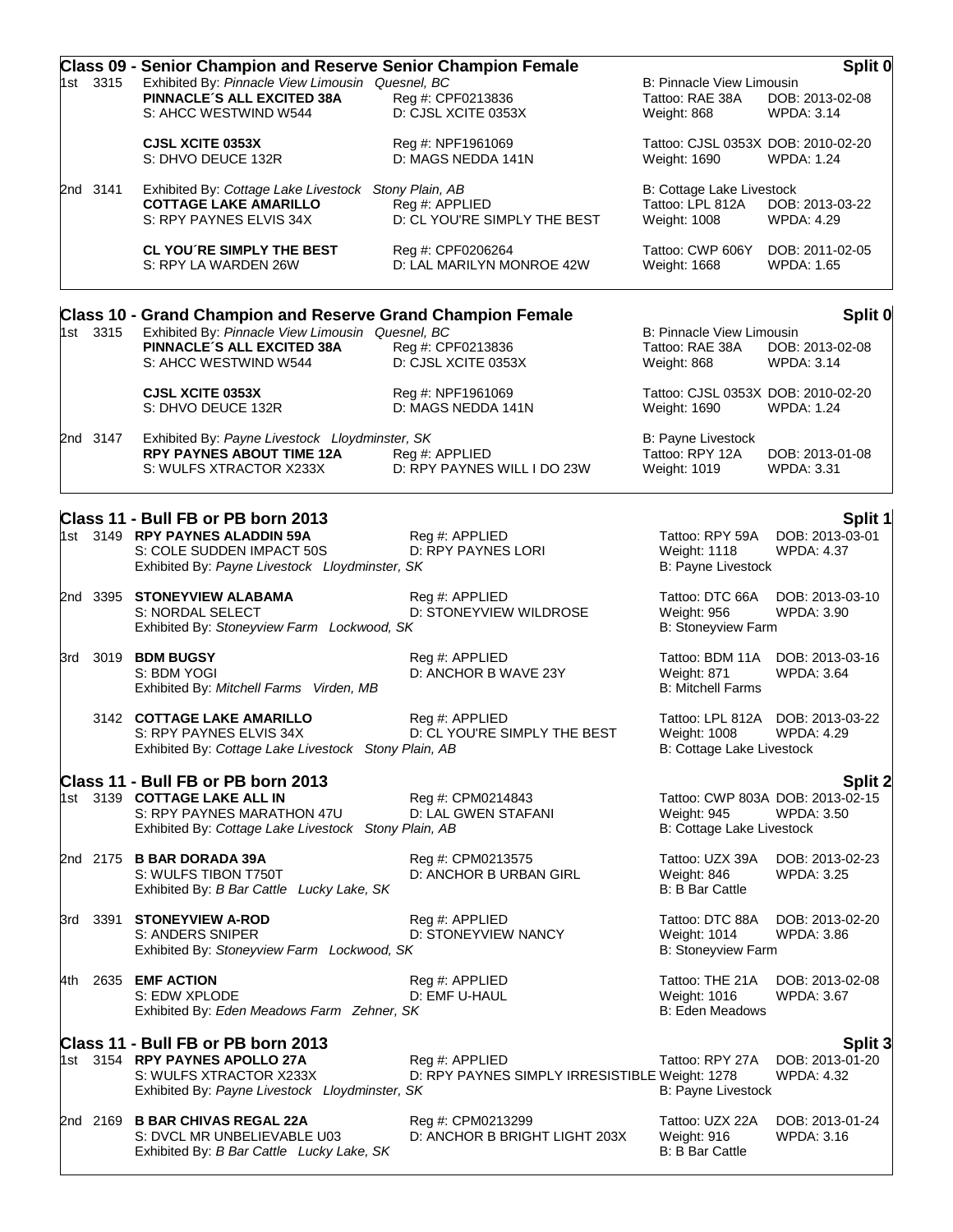| 3rd | 3320 PINNACLE'S AFTER DARK 6A<br>S: RLF YARDLEY 601Y<br>Exhibited By: Pinnacle View Limousin Quesnel, BC                                                                                             | Reg #: CPM0213831<br>D: PINNACLE'S REGAL 1R                       | Tattoo: RAE 6A<br>Weight: 1145<br>B: Pinnacle View Limousin                  | DOB: 2013-01-19<br><b>WPDA: 3.87</b>            |
|-----|------------------------------------------------------------------------------------------------------------------------------------------------------------------------------------------------------|-------------------------------------------------------------------|------------------------------------------------------------------------------|-------------------------------------------------|
|     | 4th 3317 PINNACLE'S ALL IN 12A<br>S: WULFS XTRACTOR X233X<br>Exhibited By: Pinnacle View Limousin Quesnel, BC                                                                                        | Reg #: CPM0213833<br>D: TMF MISS 2X                               | Tattoo: RAE 12A<br>Weight: 1007<br><b>B: Pinnacle View Limousin</b>          | DOB: 2013-01-23<br>WPDA: 3.45                   |
|     | Class 11 - Bull FB or PB born 2013                                                                                                                                                                   |                                                                   |                                                                              | <b>Split 4</b>                                  |
|     | 1st 3159 RPY PAYNES APACHE 1A<br>S: EXLR TOTAL IMPACT 1A<br>Exhibited By: Payne Livestock Lloydminster, SK                                                                                           | Reg #: CPM0214151<br>D: DIAMOND T MINNIE                          | Tattoo: RPY 1A<br>Weight: 1251<br>B: Payne Livestock                         | DOB: 2013-01-01<br><b>WPDA: 3.97</b>            |
|     | 2nd 2637 EMF ANOTHER DAY<br>S: RPYLA WITNESS 90W<br>Exhibited By: Eden Meadows Farm Zehner, SK                                                                                                       | Reg #: APPLIED<br>D: EMF TOP SECRET                               | Tattoo: THE 3A<br>Weight: 1169<br><b>B: Eden Meadows</b>                     | DOB: 2013-01-14<br><b>WPDA: 3.87</b>            |
|     | 3rd 3148 RPY PAYNES ATLAS 7A<br>S: WULFS XTRACTOR X233X<br>Exhibited By: Payne Livestock Lloydminster, SK                                                                                            | Reg #: APPLIED<br>D: RPY PAYNES SIMPLY IRRESISTIBLE Weight: 1098  | Tattoo: RPY 7A<br>B: Payne Livestock                                         | DOB: 2013-01-05<br><b>WPDA: 3.53</b>            |
|     | 3155 RPY PAYNES ADONIS 11A<br>S: WULFS XTRACTOR X233X<br>Exhibited By: Payne Livestock Lloydminster, SK                                                                                              | Reg #: CPM0214166<br>D: RPY LA SAHARA 8S                          | Tattoo: RPY 11A<br>Weight: 1100<br><b>B: Payne Livestock</b>                 | DOB: 2013-01-08<br><b>WPDA: 3.57</b>            |
|     | 3150 RPY PAYNES ABSOLUT 6A<br>S: WULFS XTRACTOR X233X<br>Exhibited By: Payne Livestock Lloydminster, SK                                                                                              | Reg #: CPM0214182<br>D: RPY PAYNES WALLFLOWER 46W                 | Tattoo: RPY 6A<br>Weight: 0<br>B: Payne Livestock                            | DOB: 2013-01-04<br>WPDA: 0.00                   |
|     |                                                                                                                                                                                                      |                                                                   |                                                                              |                                                 |
|     | <b>Class 12 - Junior Division Calf Champion and Reserve Calf Champion Bull</b><br>1st 3139 COTTAGE LAKE ALL IN<br>S: RPY PAYNES MARATHON 47U<br>Exhibited By: Cottage Lake Livestock Stony Plain, AB | Reg #: CPM0214843<br>D: LAL GWEN STAFANI                          | Tattoo: CWP 803A DOB: 2013-02-15<br>Weight: 945<br>B: Cottage Lake Livestock | Split 0<br><b>WPDA: 3.50</b>                    |
|     | 2nd 3149 RPY PAYNES ALADDIN 59A<br>S: COLE SUDDEN IMPACT 50S<br>Exhibited By: Payne Livestock Lloydminster, SK                                                                                       | Reg #: APPLIED<br>D: RPY PAYNES LORI                              | Tattoo: RPY 59A<br>Weight: 1118<br>B: Payne Livestock                        | DOB: 2013-03-01<br><b>WPDA: 4.37</b>            |
|     |                                                                                                                                                                                                      |                                                                   |                                                                              |                                                 |
|     | <b>Class 13 - Senior Division Calf Champion and Reserve Calf Champion Bull</b><br>1st 3159 RPY PAYNES APACHE 1A<br>S: EXLR TOTAL IMPACT 1A<br>Exhibited By: Payne Livestock Lloydminster, SK         | Reg #: CPM0214151<br>D: DIAMOND T MINNIE                          | Tattoo: RPY 1A<br>Weight: 1251<br>B: Payne Livestock                         | Split 0<br>DOB: 2013-01-01<br><b>WPDA: 3.97</b> |
|     | 2nd 3154 RPY PAYNES APOLLO 27A<br>S: WULFS XTRACTOR X233X<br>Exhibited By: Payne Livestock Lloydminster, SK                                                                                          | Reg #: APPLIED<br>D: RPY PAYNES SIMPLY IRRESISTIBLE Weight: 1278  | Tattoo: RPY 27A<br>B: Payne Livestock                                        | DOB: 2013-01-20<br>WPDA: 4.32                   |
|     | Class 14 - Bull FB or PB born 2012 Sep 1- Dec 31                                                                                                                                                     |                                                                   |                                                                              |                                                 |
|     |                                                                                                                                                                                                      |                                                                   |                                                                              |                                                 |
|     | Class 15 - Bull FB or PB born 2012 Jan 1- Aug 31<br>1st 3158 RPY PAYNES DERBY 46Z<br>S: KAJO RESPONDER 120R<br>Exhibited By: Payne Livestock Lloydminster, SK                                        | Reg #: CPM0209303<br>D: IVY'S POLLED PRINCESS 1P                  | Tattoo: RPY 46Z<br>Weight: 2268<br>B: Payne Livestock                        | Split 1<br>DOB: 2012-02-13<br><b>WPDA: 3.55</b> |
|     | 2nd 3328 RPY PAYNES BUD 27Z<br>S: GREENWOOD PLD XTRA CHARGE<br>Exhibited By: Symens Land and Cattle Co.                                                                                              | Reg #: CPM0209141<br>D: RPY PAYNES WILDBERRY 9W<br>Claresholm, AB | Tattoo: RPY 27Z<br>Weight: 1924<br><b>B: Payne Livestock</b>                 | DOB: 2012-01-23<br>WPDA: 2.93                   |
| 3rd | 2033 MRA CLEVELAND 108Z<br>S: RPY PAYNES GAME DAY<br>Exhibited By: Jaymarandy Limousin Winnipeg, MB                                                                                                  | Reg #: CPM0211465<br>D: MRA SCOTCH BONNET                         | Tattoo: MRA 108Z DOB: 2012-04-05<br>Weight: 1718<br>B: Mark Angus            | <b>WPDA: 2.94</b>                               |

4th 3504 **JYF ZEEK 151Z**<br>
S: AHCC WOOD MOUNTAIN W796 D: TMF MISS 627T Weight: 1810 WPDA: 3.13 S: AHCC WOOD MOUNTAIN W796 D: TMF MISS 627T Weight: 1810 WP<br>Exhibited By: J. Yorga Farms Ltd. Flintoft, SK B: J. Yorga Farms LTD Exhibited By: *J. Yorga Farms Ltd. Flintoft, SK*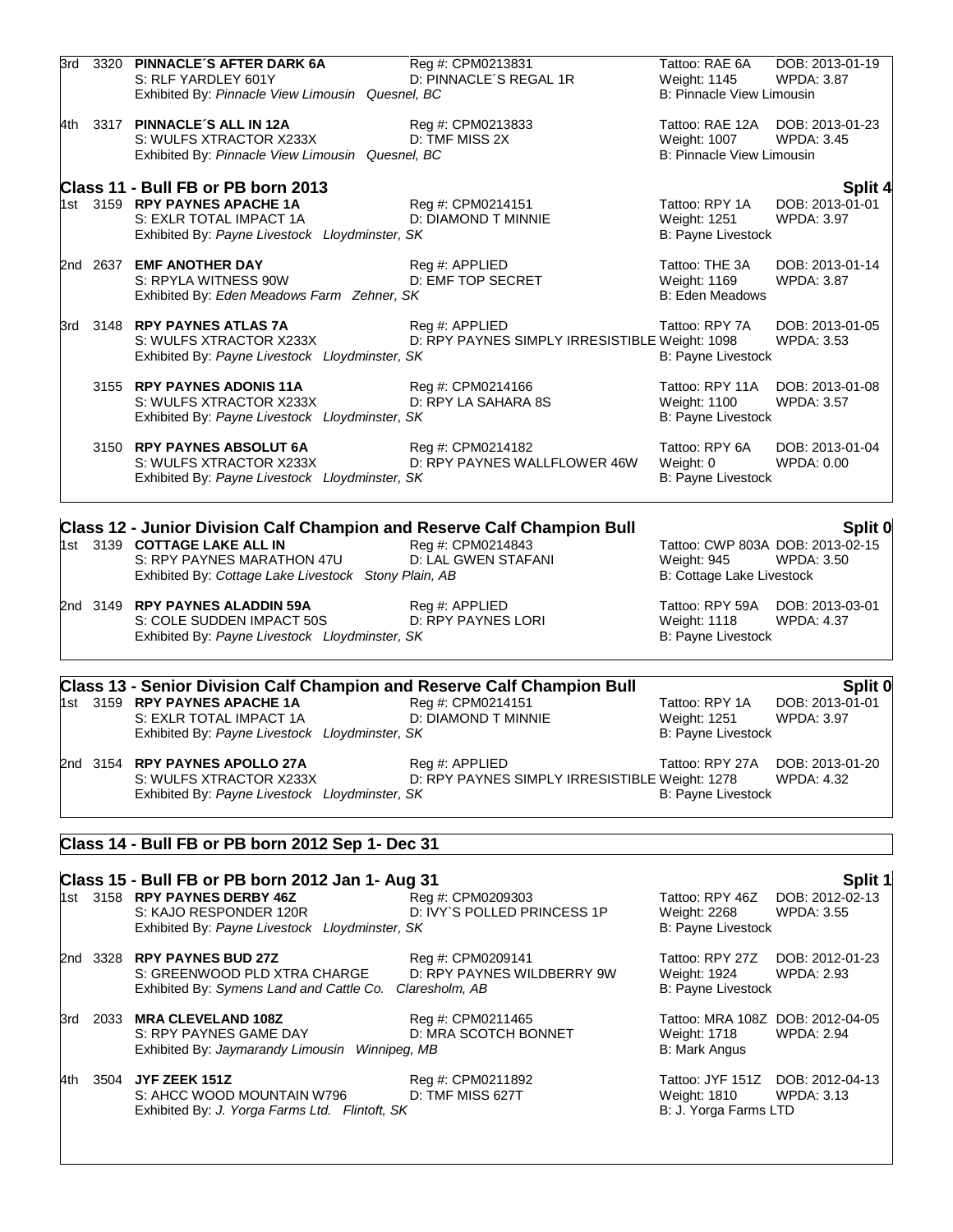| 5th |          | 3506 JYF ZAP 126Z<br>S: DJ GENTLEMAN IN BLACK<br>Exhibited By: J. Yorga Farms Ltd. Flintoft, SK                                                                                 | Reg #: CPM0211881<br>D: TMF TINA 218T                             | Tattoo: JYF 126Z DOB: 2012-04-04<br>Weight: 1753<br><b>WPDA: 2.99</b><br>B: J. Yorga Farms Ltd.             |
|-----|----------|---------------------------------------------------------------------------------------------------------------------------------------------------------------------------------|-------------------------------------------------------------------|-------------------------------------------------------------------------------------------------------------|
|     |          | 3507 JYF ZIP 142Z<br>S: WULFS XTRACTOR<br>Exhibited By: J. Yorga Farms Ltd. Flintoft, SK                                                                                        | Reg #: CPM0211889<br>D: WADDLES TESSA 730                         | Tattoo: JYF 142Z DOB: 2012-04-10<br>WPDA: 0.00<br>Weight: 0<br>B: Waddle Limousin Ranch                     |
|     |          |                                                                                                                                                                                 |                                                                   |                                                                                                             |
|     |          | <b>Class 16 - Junior Champion and Reserve Junior Champion Bull</b><br>1st 3158 RPY PAYNES DERBY 46Z<br>S: KAJO RESPONDER 120R<br>Exhibited By: Payne Livestock Lloydminster, SK | Reg #: CPM0209303<br>D: IVY`S POLLED PRINCESS 1P                  | Split 0<br>Tattoo: RPY 46Z<br>DOB: 2012-02-13<br>Weight: 2268<br><b>WPDA: 3.55</b><br>B: Payne Livestock    |
|     |          | 2nd 3328 RPY PAYNES BUD 27Z<br>S: GREENWOOD PLD XTRA CHARGE<br>Exhibited By: Symens Land and Cattle Co.                                                                         | Reg #: CPM0209141<br>D: RPY PAYNES WILDBERRY 9W<br>Claresholm, AB | Tattoo: RPY 27Z<br>DOB: 2012-01-23<br>Weight: 1924<br><b>WPDA: 2.93</b><br>B: Payne Livestock               |
|     |          | Class 17 - Bull FB or PB born 2011                                                                                                                                              |                                                                   | <b>Split 1</b>                                                                                              |
|     |          | 1st 2166 ANCHOR B "THE BOSS"<br>S: WULFS TIBON T750T<br>Exhibited By: Anchor B Limousin Hanley, SK                                                                              | Reg #: CPM0205986<br>D: ANCHOR B URBAN GIRL                       | Tattoo: MBH 233Y DOB: 2011-01-31<br>Weight: 2509<br><b>WPDA: 2.47</b><br>B: Anchor B Limousin               |
|     |          | 2nd 3314 ANCHOR B YUKON 30Y<br>S: WULFS TRAILBLAZER 2329T<br>Exhibited By: Pinnacle View Limousin Quesnel, BC                                                                   | Reg #: CPM0206477<br>D: ANCHOR B PHOEBE                           | Tattoo: JBH 30Y<br>DOB: 2011-02-01<br>Weight: 2390<br>WPDA: 2.36<br><b>B: Pinnacle View Limousin</b>        |
|     | 3rd 2031 | <b>LNA YOGIE BERRA LNA 1Y</b><br>S: JAYMARANDY LEGEND<br>Exhibited By: Jaymarandy Limousin Winnipeg, MB<br><b>Additional Owner: Darr Farms</b>                                  | Reg #: CPM0206051<br>D: ATJ POLLED UNWRITTEN                      | Tattoo: LNA 1Y<br>DOB: 2011-01-13<br>Weight: 2310<br><b>WPDA: 2.24</b><br>B: Jaymarandy Limousin            |
|     |          |                                                                                                                                                                                 |                                                                   |                                                                                                             |
|     |          | Class 18 - Senior Champion and Reserve Senior Champion Bull<br>1st 2166 ANCHOR B "THE BOSS"<br>S: WULFS TIBON T750T<br>Exhibited By: Anchor B Limousin Hanley, SK               | Reg #: CPM0205986<br>D: ANCHOR B URBAN GIRL                       | Split 0<br>Tattoo: MBH 233Y DOB: 2011-01-31<br>Weight: 2509<br><b>WPDA: 2.47</b><br>B: Anchor B Limousin    |
|     |          | 2nd 3314 ANCHOR B YUKON 30Y<br>S: WULFS TRAILBLAZER 2329T<br>Exhibited By: Pinnacle View Limousin Quesnel, BC                                                                   | Reg #: CPM0206477<br>D: ANCHOR B PHOEBE                           | Tattoo: JBH 30Y<br>DOB: 2011-02-01<br>Weight: 2390<br><b>WPDA: 2.36</b><br><b>B: Pinnacle View Limousin</b> |
|     |          |                                                                                                                                                                                 |                                                                   |                                                                                                             |
|     |          | Class 19 - Grand Champion and Reserve Grand Champion Bull<br>1st 3158 RPY PAYNES DERBY 46Z<br>S: KAJO RESPONDER 120R<br>Exhibited By: Payne Livestock Lloydminster, SK          | Reg #: CPM0209303<br>D: IVY`S POLLED PRINCESS 1P                  | Split 0<br>Tattoo: RPY 46Z<br>DOB: 2012-02-13<br>Weight: 2268<br><b>WPDA: 3.55</b><br>B: Payne Livestock    |
|     |          | 2nd 2166 ANCHOR B "THE BOSS"<br>S: WULFS TIBON T750T<br>Exhibited By: Anchor B Limousin Hanley, SK                                                                              | Reg #: CPM0205986<br>D: ANCHOR B URBAN GIRL                       | Tattoo: MBH 233Y DOB: 2011-01-31<br>Weight: 2509<br><b>WPDA: 2.47</b><br>B: Anchor B Limousin               |
|     |          | Class 20 - Breeder's Herd                                                                                                                                                       |                                                                   |                                                                                                             |
|     | 1st 3152 | Breeder's Herd<br>Exhibited By: Payne Livestock Lloydminster, SK                                                                                                                |                                                                   | Split 1                                                                                                     |
|     | 2nd 3140 | Breeder's Herd<br>Exhibited By: Cottage Lake Livestock Stony Plain, AB                                                                                                          |                                                                   |                                                                                                             |
|     | 3rd 2171 | Breeder's Herd<br>Exhibited By: B Bar Cattle Lucky Lake, SK                                                                                                                     |                                                                   |                                                                                                             |
|     | 2028     | Breeder's Herd<br>Exhibited By: Jaymarandy Limousin Winnipeg, MB                                                                                                                |                                                                   |                                                                                                             |
|     | 2165     | Breeder's Herd<br>Exhibited By: Anchor B Limousin Hanley, SK                                                                                                                    |                                                                   |                                                                                                             |